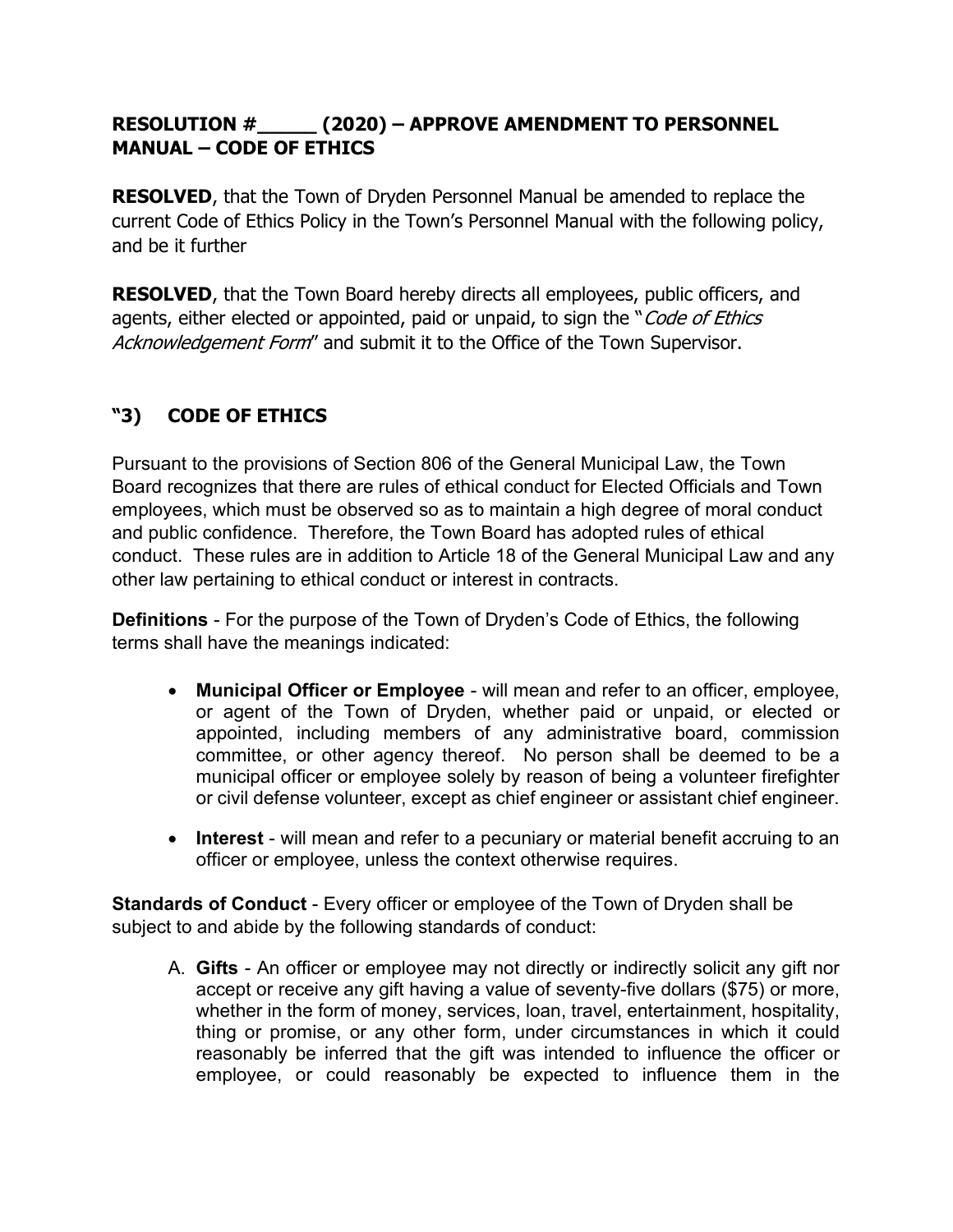performance of their official duties or was intended as a reward for any official action on the officer's or employee's part.

- B. Confidential Information An officer, employee, or agent shall not disclose confidential information acquired by them in the course of their official duties or use such information to further their personal interest.
- C. Representation Before One's Own Agency An officer or employee may not receive or enter into any agreement, expressed or implied, for compensation for services to be rendered in relation to any matter before any municipal agency over which the officer or employee has jurisdiction or to which the officer or employee has the power to appoint any member, officer or employee.
- D. Representation Before any Agency for a Contingent Fee An officer or employee shall not receive, or enter into any agreement, expressed or implied, for compensation for services to be rendered in relation to any matter before any agency of the Town, whereby the officer's or employee's compensation is to be dependent or contingent upon any action by such agency with respect to such matter, provided that this provision shall not prohibit the fixing at any time of fees based upon the reasonable value of the services rendered.
- E. Disclosure of Interest in Legislation To the extent that an officer, employee, or agent knows thereof, the Town Board and any officer, employee, or agent of the Town of Dryden, whether paid or unpaid, or elected or appointed, who participates in the discussion or gives official opinion to the Town Board on any legislation before the Town Board must publicly disclose on the official record the nature and extent of any direct or indirect financial or other private interest they may have in such legislation.
- F. Investments which Conflict with Official Duties An officer, employee, or agent shall not invest nor hold any investment, directly or indirectly, in any financial, business, commercial, or other private transaction, which creates a conflict with their official duties.
- G. Appearance of Impropriety  $-$  An officer, employee, or agent must avoid circumstances that compromise his/her ability to make decisions solely in the public interest or create an appearance of impropriety.
- H. Recusal An officer, employee, or agent must recuse him/herself when faced with the above conflicts. Recusal means that the official may not deliberate, vote, or participate in any way in such matters. The official should disclose his/her conflict and remove him/herself from the discussion and actions related to the conflict.
- I. Town Property No employee, officer or agent shall use town property or assets for personal purposes or profit or to benefit a private party. Use of town property or assets are restricted to the conduct of official business and for the benefit of all residents.
- J. Nepotism Spouses and other family members may not serve in positions creating a conflict of interest, the appearance of a conflict, or consolidation of power in one board.